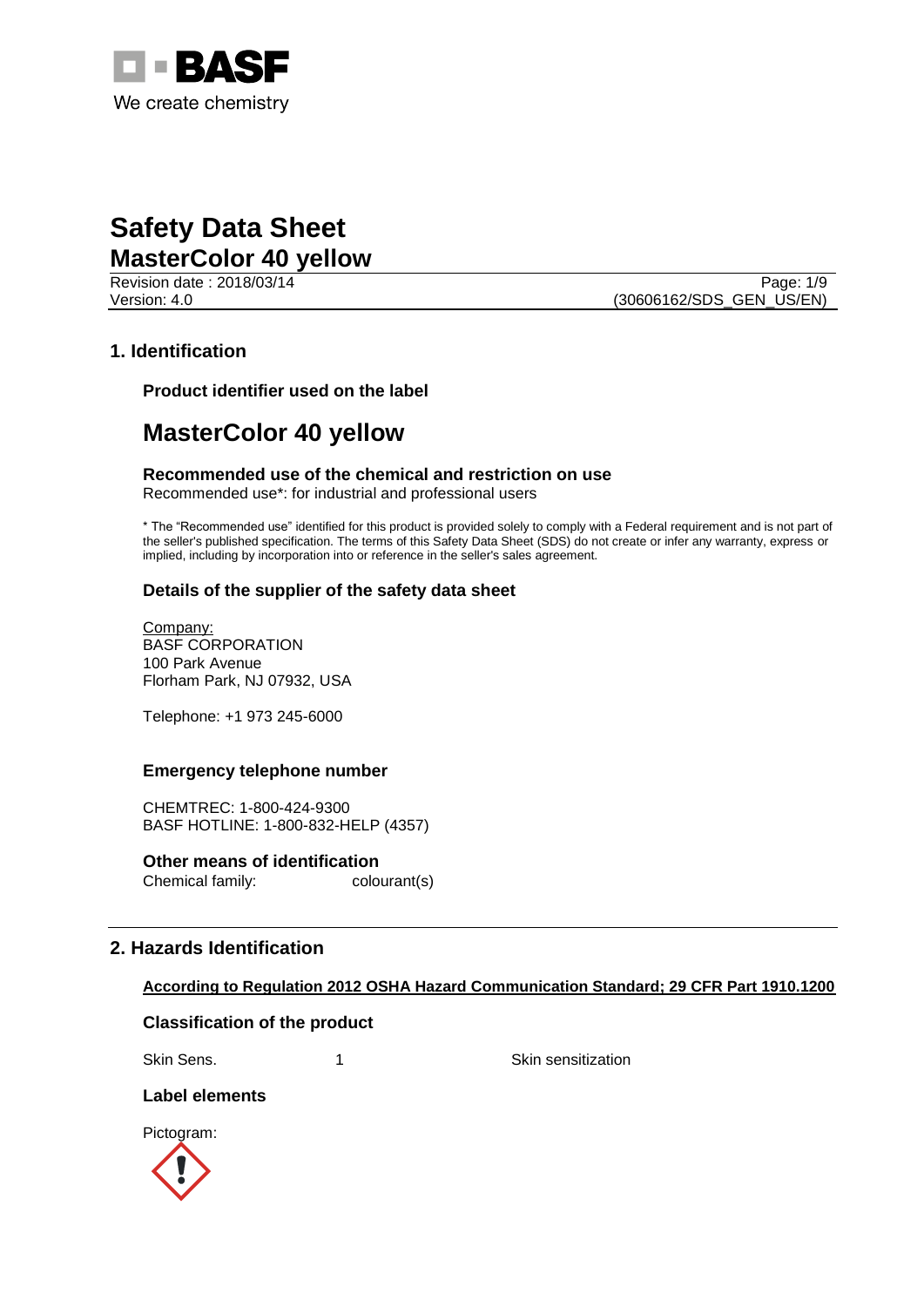Revision date : 2018/03/14<br>
Version: 4.0 (30606162/SDS\_GEN\_US/EN)

| Signal Word:<br>Warning                |                                                                                  |  |  |  |
|----------------------------------------|----------------------------------------------------------------------------------|--|--|--|
| <b>Hazard Statement:</b><br>H317       | May cause an allergic skin reaction.                                             |  |  |  |
| Precautionary Statements (Prevention): |                                                                                  |  |  |  |
| P <sub>280</sub>                       | Wear protective gloves.                                                          |  |  |  |
| P <sub>261</sub>                       | Avoid breathing dust/fume/gas/mist/vapours/spray.                                |  |  |  |
| P <sub>272</sub>                       | Contaminated work clothing should not be allowed out of the workplace.           |  |  |  |
| Precautionary Statements (Response):   |                                                                                  |  |  |  |
| $P333 + P311$                          | If skin irritation or rash occurs: Call a POISON CENTER or<br>doctor/physician.  |  |  |  |
| P303 + P352                            | IF ON SKIN (or hair): Wash with plenty of soap and water.                        |  |  |  |
| P362 + P364                            | Take off contaminated clothing and wash it before reuse.                         |  |  |  |
| Precautionary Statements (Disposal):   |                                                                                  |  |  |  |
| P <sub>501</sub>                       | Dispose of contents/container to hazardous or special waste collection<br>point. |  |  |  |

### **Hazards not otherwise classified**

If applicable information is provided in this section on other hazards which do not result in classification but which may contribute to the overall hazards of the substance or mixture.

### **3. Composition / Information on Ingredients**

### **According to Regulation 2012 OSHA Hazard Communication Standard; 29 CFR Part 1910.1200**

| <b>CAS Number</b> | Weight %         | <b>Chemical name</b>                                     |
|-------------------|------------------|----------------------------------------------------------|
| 1310-73-2         | $>= 0.1 - 5.3\%$ | Sodium Hydroxide                                         |
| 4719-04-4         | $>= 0.0 - 0.3\%$ | 2,2',2"-(hexahydro-1,3,5-triazine-1,3,5-triyl)triethanol |

### **4. First-Aid Measures**

### **Description of first aid measures**

#### **General advice:**

First aid personnel should pay attention to their own safety. Immediately remove contaminated clothing.

#### **If inhaled:**

If difficulties occur after vapour/aerosol has been inhaled, remove to fresh air and seek medical attention.

#### **If on skin:**

After contact with skin, wash immediately with plenty of water and soap. Under no circumstances should organic solvent be used. If irritation develops, seek medical attention.

### **If in eyes:**

Wash affected eyes for at least 15 minutes under running water with eyelids held open, consult an eye specialist.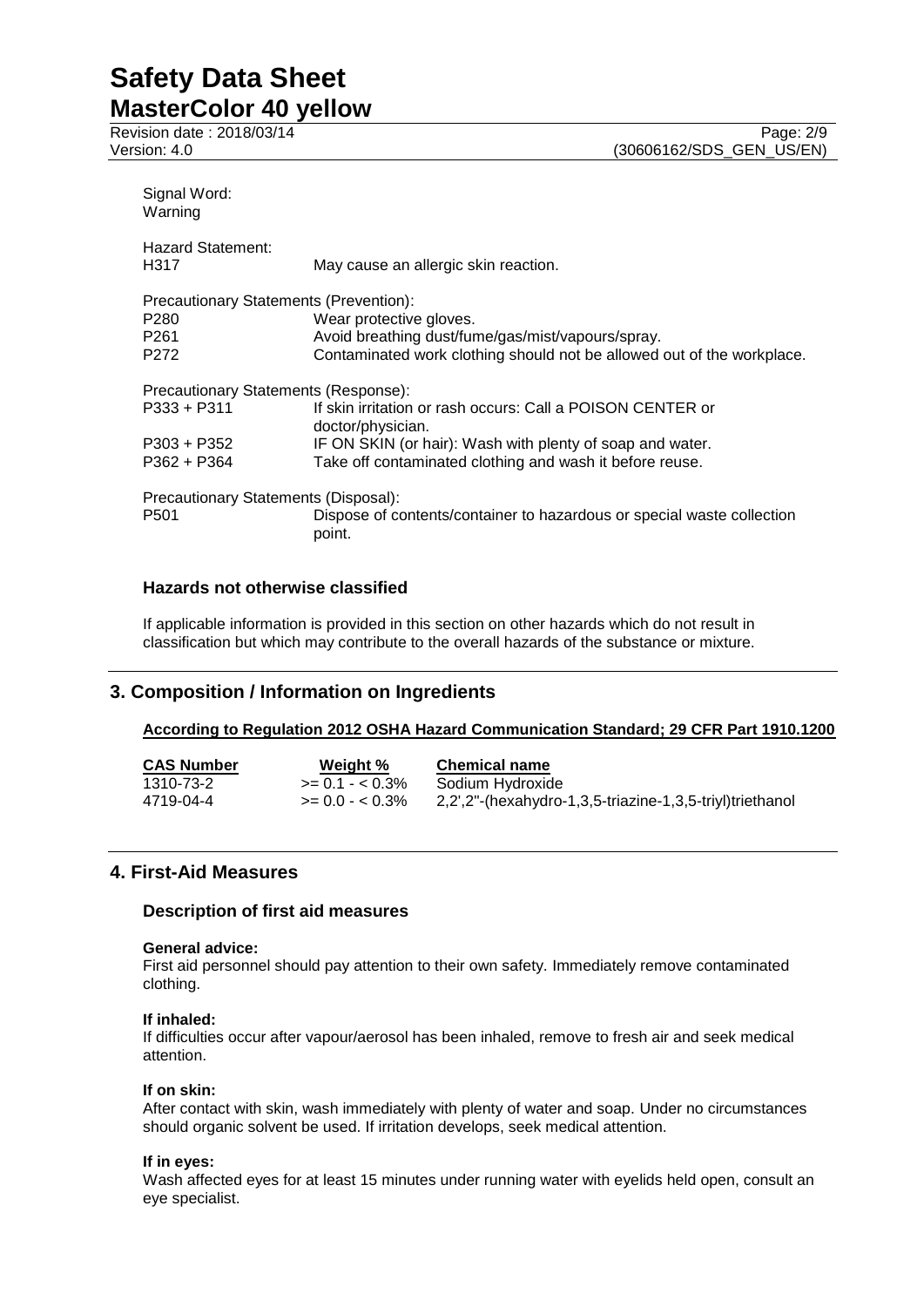Revision date : 2018/03/14<br>
Version: 4.0<br>
Version: 4.0 (30606162/SDS GEN US/EN)

### **If swallowed:**

Rinse mouth immediately and then drink plenty of water, seek medical attention. Do not induce vomiting.

### **Most important symptoms and effects, both acute and delayed**

Symptoms: The most important known symptoms and effects are described in the labelling (see section 2) and/or in section 11. Hazards: No applicable information available.

### **Indication of any immediate medical attention and special treatment needed**

Note to physician

Treatment: Treat according to symptoms (decontamination, vital functions), no known specific antidote.

### **5. Fire-Fighting Measures**

### **Extinguishing media**

Suitable extinguishing media: foam, water spray, dry powder, carbon dioxide

Unsuitable extinguishing media for safety reasons: water jet

### **Special hazards arising from the substance or mixture**

Hazards during fire-fighting: carbon dioxide, carbon monoxide, harmful vapours, nitrogen oxides, fumes/smoke, carbon black

### **Advice for fire-fighters**

Protective equipment for fire-fighting: Wear a self-contained breathing apparatus.

#### **Further information:**

The degree of risk is governed by the burning substance and the fire conditions. If exposed to fire, keep containers cool by spraying with water. Collect contaminated extinguishing water separately, do not allow to reach sewage or effluent systems. Contaminated extinguishing water must be disposed of in accordance with official regulations.

### **6. Accidental release measures**

#### **Personal precautions, protective equipment and emergency procedures**

Do not breathe vapour/aerosol/spray mists. Wear eye/face protection. If exposed to high vapour concentration, leave area immediately. Use personal protective clothing. Handle in accordance with good building materials hygiene and safety practice.

#### **Environmental precautions**

Contain contaminated water/firefighting water. Do not discharge into drains/surface waters/groundwater.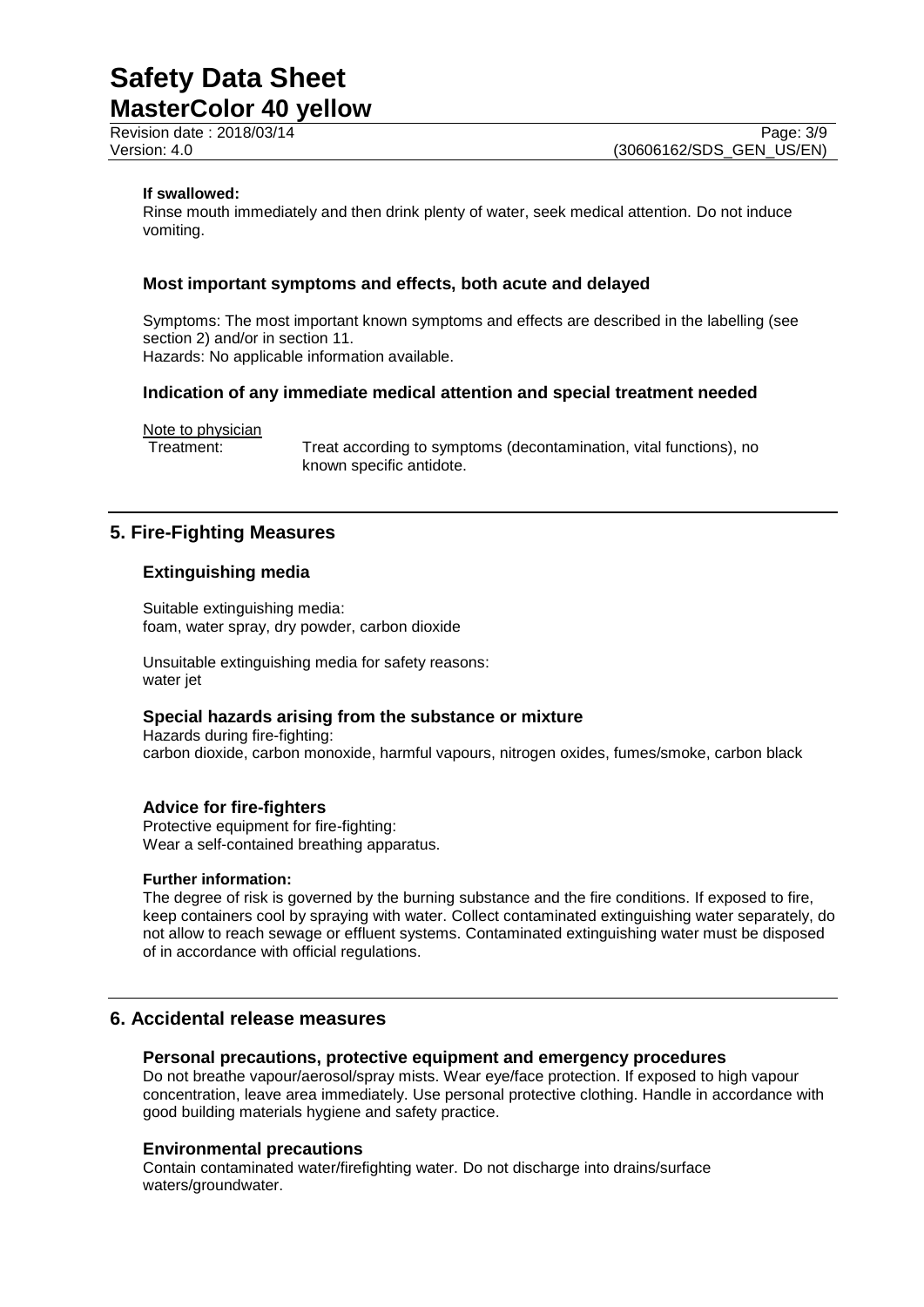Revision date : 2018/03/14

Version: 4.0 (30606162/SDS\_GEN\_US/EN)

### **Methods and material for containment and cleaning up**

For small amounts: Pick up with inert absorbent material (e.g. sand, earth etc.). Dispose of contaminated material as prescribed. For large amounts: Pump off product.

### **7. Handling and Storage**

### **Precautions for safe handling**

Avoid aerosol formation. Avoid inhalation of mists/vapours. Avoid skin contact. No special measures necessary provided product is used correctly.

### **Conditions for safe storage, including any incompatibilities**

No applicable information available.

Suitable materials for containers: High density polyethylene (HDPE)

Further information on storage conditions: Keep only in the original container in a cool, dry, wellventilated place away from ignition sources, heat or flame. Protect from direct sunlight. Protect from temperatures below: 7 °C The packed product must be protected from temperatures below the indicated one.

Protect from temperatures above: 43 °C

The packed product must be protected against exceeding the indicated temperature.

### **8. Exposure Controls/Personal Protection**

No occupational exposure limits known.

#### **Advice on system design:** No applicable information available.

### **Personal protective equipment**

### **Respiratory protection:**

Wear a NIOSH-certified (or equivalent) respirator as necessary.

### **Hand protection:**

Wear chemical resistant protective gloves., Manufacturer's directions for use should be observed because of great diversity of types.

### **Eye protection:** Safety glasses with side-shields.

### **Body protection:**

Impermeable protective clothing

### **General safety and hygiene measures:**

Do not inhale gases/vapours/aerosols. Avoid contact with the skin, eyes and clothing. Avoid exposure - obtain special instructions before use. Handle in accordance with good building materials hygiene and safety practice. Wearing of closed work clothing is recommended. When using, do not eat, drink or smoke. Hands and/or face should be washed before breaks and at the end of the shift. At the end of the shift the skin should be cleaned and skin-care agents applied. Gloves must be inspected regularly and prior to each use. Replace if necessary (e.g. pinhole leaks).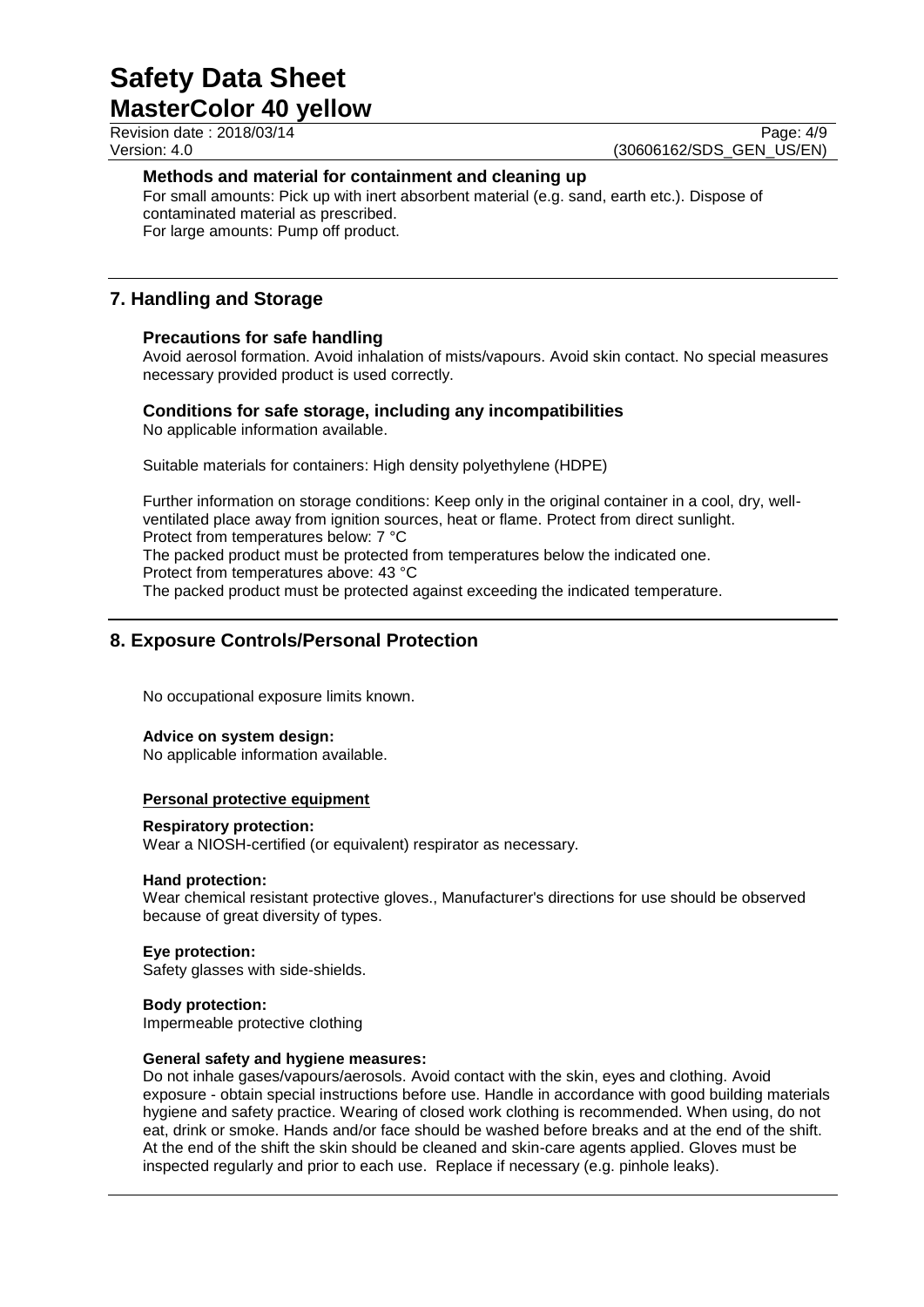# **Safety Data Sheet**

**MasterColor 40 yellow**

### **9. Physical and Chemical Properties**

| Form:                       | dispersion                                               |              |
|-----------------------------|----------------------------------------------------------|--------------|
| Odour:                      | mild                                                     |              |
| Odour threshold:            | No applicable information available.                     |              |
| Colour:                     | yellow                                                   |              |
| pH value:                   | $7.0 - 9.5$                                              |              |
|                             | (72 °F)                                                  |              |
| Melting point:              | No applicable information available.                     |              |
| Boiling point:              | 100 $\degree$ C                                          |              |
|                             | (1ATM)                                                   |              |
| Sublimation point:          | No applicable information available.                     |              |
| Flash point:                | not applicable                                           | (calculated) |
| Flammability:               | not determined                                           |              |
| Lower explosion limit:      | No applicable information available.                     |              |
| Upper explosion limit:      | No applicable information available.                     |              |
| Autoignition:               | not applicable                                           |              |
| Vapour pressure:            | 17.535 mmHg                                              |              |
|                             | (20 °C)                                                  |              |
| Density:                    | (20 °C)                                                  |              |
| Relative density:           | $1.75 - 2$                                               |              |
| Bulk density:               | not applicable                                           |              |
| Vapour density:             | No applicable information available.                     |              |
| Partitioning coefficient n- | not applicable                                           |              |
| octanol/water (log Pow):    |                                                          |              |
| Thermal decomposition:      | No decomposition if stored and handled as                |              |
|                             | prescribed/indicated.                                    |              |
| Viscosity, dynamic:         | 1,000 - 4,000 cps                                        |              |
| Viscosity, kinematic:       | No applicable information available.                     |              |
| Solubility in water:        | insoluble                                                |              |
| Solubility (quantitative):  | No applicable information available.                     |              |
| Solubility (qualitative):   | No applicable information available.                     |              |
| Evaporation rate:           | No applicable information available.                     |              |
| Other Information:          | If necessary, information on other physical and chemical |              |
|                             | parameters is indicated in this section.                 |              |

### **10. Stability and Reactivity**

### **Reactivity**

No hazardous reactions if stored and handled as prescribed/indicated.

Oxidizing properties: Not an oxidizer.

### **Chemical stability**

The product is stable if stored and handled as prescribed/indicated.

### **Possibility of hazardous reactions**

The product is stable if stored and handled as prescribed/indicated.

### **Conditions to avoid**

See MSDS section 7 - Handling and storage.

### **Incompatible materials**

strong acids, strong bases, strong oxidizing agents, strong reducing agents

### **Hazardous decomposition products**

Revision date : 2018/03/14<br>
Version: 4.0 (30606162/SDS\_GEN\_US/EN) (30606162/SDS\_GEN\_US/EN)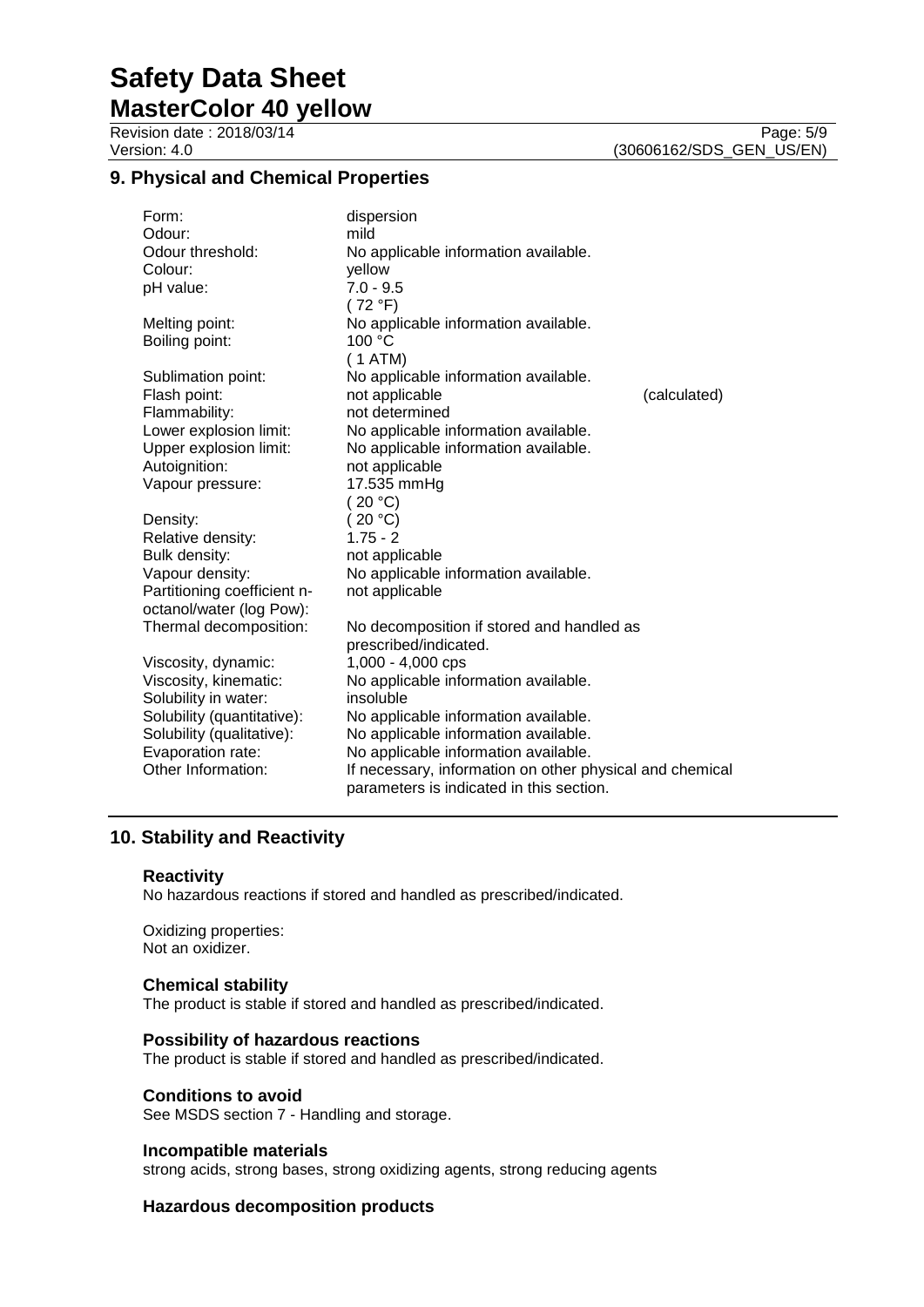Revision date : 2018/03/14

Decomposition products:

No hazardous decomposition products if stored and handled as prescribed/indicated.

Thermal decomposition: No decomposition if stored and handled as prescribed/indicated.

### **11. Toxicological information**

### **Primary routes of exposure**

Routes of entry for solids and liquids are ingestion and inhalation, but may include eye or skin contact. Routes of entry for gases include inhalation and eye contact. Skin contact may be a route of entry for liquefied gases.

### **Acute Toxicity/Effects**

Acute toxicity

Assessment of acute toxicity: Virtually nontoxic after a single ingestion. Based on available Data, the classification criteria are not met.

Oral No applicable information available.

Inhalation No applicable information available.

Dermal No applicable information available.

Assessment other acute effects No applicable information available.

Irritation / corrosion

Assessment of irritating effects: No irritation is expected under intended use and appropriate handling. Based on available Data, the classification criteria are not met.

**Sensitization** Assessment of sensitization: Sensitization after skin contact possible.

Aspiration Hazard No aspiration hazard expected.

### **Chronic Toxicity/Effects**

Repeated dose toxicity

Assessment of repeated dose toxicity: No reliable data was available concerning repeated dose toxicity. Based on available Data, the classification criteria are not met.

**Genetic toxicity** 

Assessment of mutagenicity: The chemical structure does not suggest a specific alert for such an effect. Based on available Data, the classification criteria are not met.

### **Carcinogenicity**

Assessment of carcinogenicity: The chemical structure does not suggest a specific alert for such an effect. Based on available Data, the classification criteria are not met.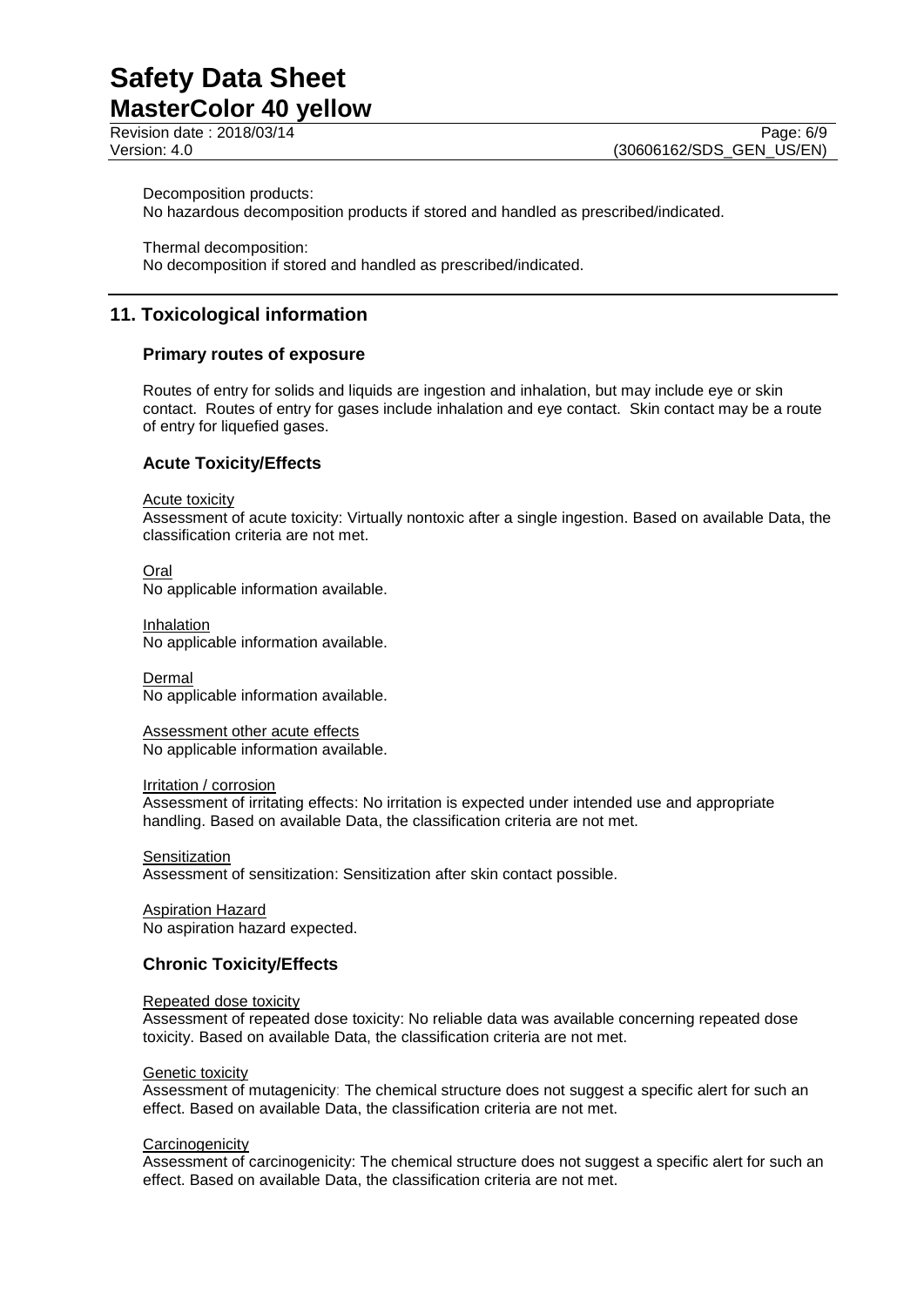### Revision date : 2018/03/14 Page: 7/9

Version: 4.0 (30606162/SDS\_GEN\_US/EN)

#### Reproductive toxicity

Assessment of reproduction toxicity: The chemical structure does not suggest a specific alert for such an effect. Based on available Data, the classification criteria are not met.

#### **Teratogenicity**

Assessment of teratogenicity: The chemical structure does not suggest a specific alert for such an effect. Based on available Data, the classification criteria are not met.

#### Other Information

Based on our experience and the information available, no adverse health effects are expected if handled as recommended with suitable precautions for designated uses. The product has not been tested. The statements on toxicology have been derived from the properties of the individual components.

### **Symptoms of Exposure**

The most important known symptoms and effects are described in the labelling (see section 2) and/or in section 11.

### **12. Ecological Information**

### **Toxicity**

Aquatic toxicity Assessment of aquatic toxicity: Based on available Data, the classification criteria are not met. There is a high probability that the product is not acutely harmful to aquatic organisms.

### **Persistence and degradability**

Assessment biodegradation and elimination (H2O) Inherently biodegradable. The insoluble fraction can be removed by mechanical means in suitable waste water treatment plants. The polymer component of the product is poorly biodegradable.

### **Bioaccumulative potential**

Assessment bioaccumulation potential Discharge into the environment must be avoided.

### **Mobility in soil**

Assessment transport between environmental compartments No data available.

### **Additional information**

Other ecotoxicological advice:

Do not discharge product into the environment without control. The product has not been tested. The statements on ecotoxicology have been derived from the properties of the individual components.

### **13. Disposal considerations**

**Waste disposal of substance:**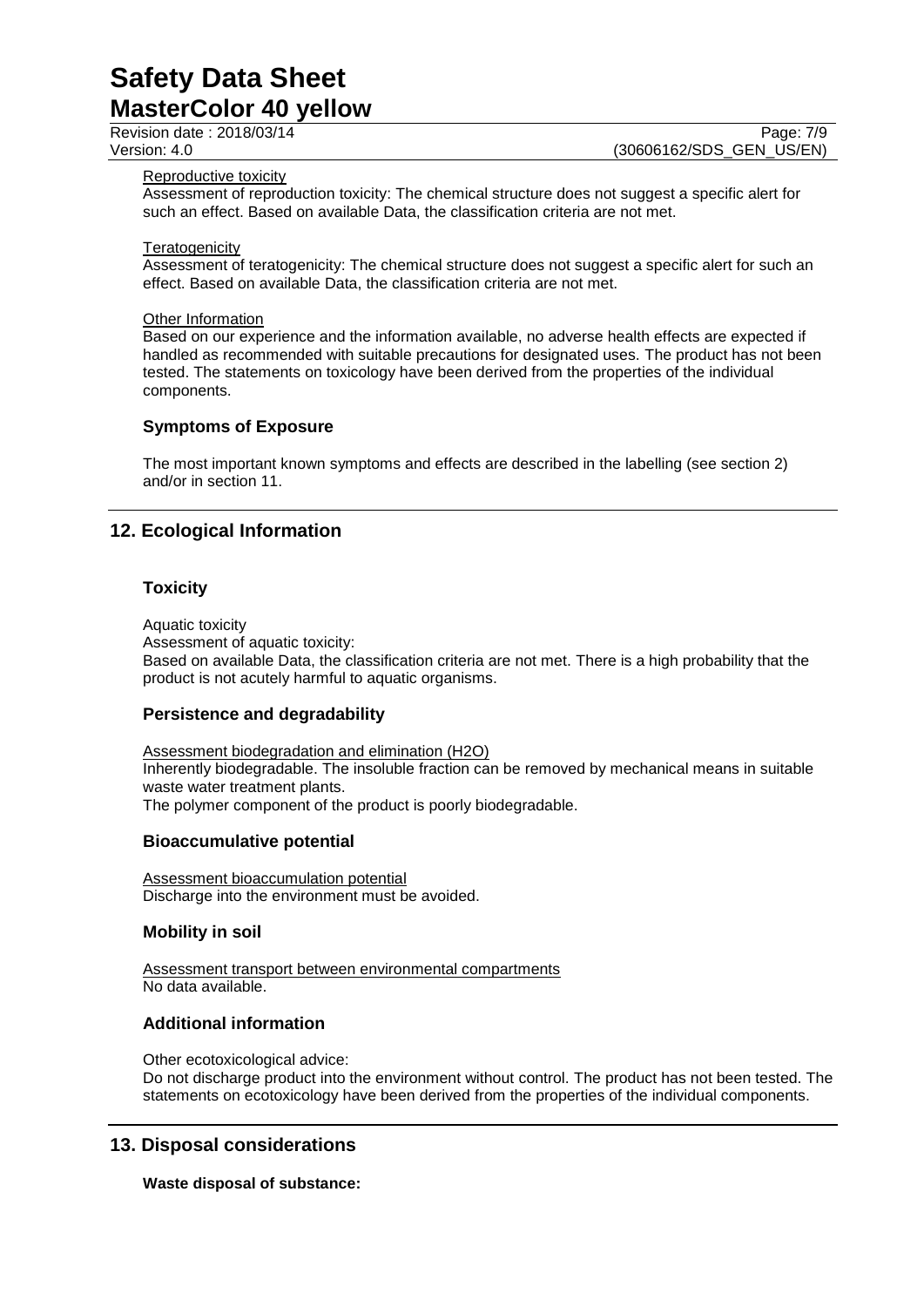# Revision date : 2018/03/14 Page: 8/9

Version: 4.0 (30606162/SDS\_GEN\_US/EN)

Dispose of in accordance with national, state and local regulations. Residues should be disposed of in the same manner as the substance/product. Do not discharge into drains/surface waters/groundwater.

### **Container disposal:**

Contaminated packaging should be emptied as far as possible; then it can be passed on for recycling after being thoroughly cleaned.

### **14. Transport Information**

#### **Land transport** USDOT

Not classified as a dangerous good under transport regulations

**Sea transport** IMDG

Not classified as a dangerous good under transport regulations

### **Air transport** IATA/ICAO

Not classified as a dangerous good under transport regulations

### **15. Regulatory Information**

### **Federal Regulations**

**Registration status:** Chemical TSCA, US released; restriction on use / listed

TSCA § 5(a) final Significant New Use Restriction (SNUR) 40 CFR 721.2076

**EPCRA 311/312 (Hazard categories):** Refer to SDS section 2 for GHS hazard classes applicable for this product.

### **Safe Drinking Water & Toxic Enforcement Act, CA Prop. 65:**

**WARNING:** This product can expose you to chemicals including NICKEL (METALLIC), which is known to the State of California to cause cancer. For more information, go to www.P65Warnings.ca.gov.

**NFPA Hazard codes:** Health: 2 Fire: 0 Reactivity: 0 Special:

### **16. Other Information**

### **SDS Prepared by:**

BASF NA Product Regulations SDS Prepared on: 2018/03/14